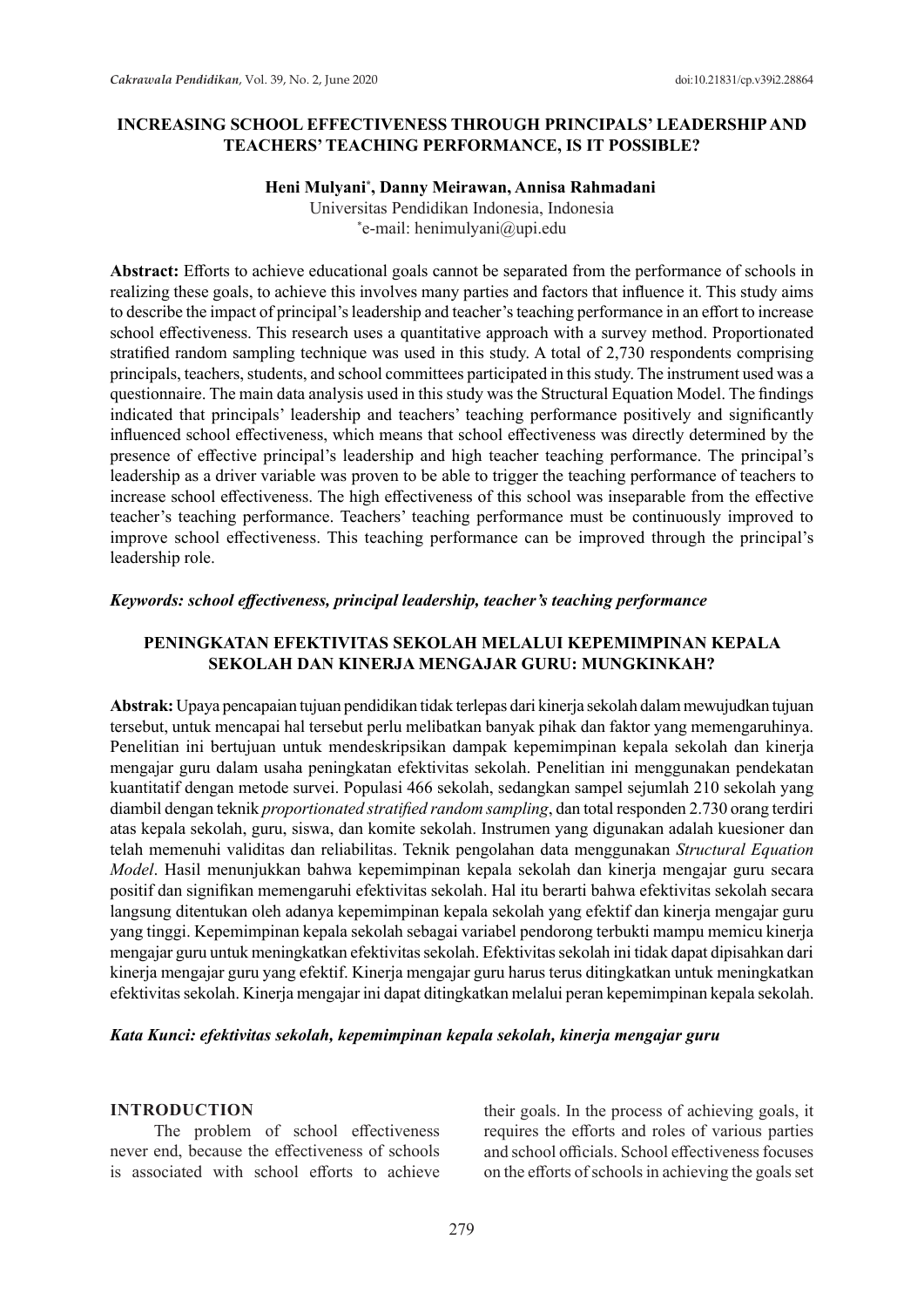through a systemic analysis or input, process, and output system approach as developed by Hoy & Miskel (2008). As Yankey & McClellan (2003) stated that organizational effectiveness is the extent to which the organization has been able to achieve the stated goals and objectives and how well its performance in the process. In the context of the interrelationship of educational inputs, processes, and outputs, the effectiveness aspect is one of the educational system performance groups that must be prioritized.

Therefore, school effectiveness is a prerequisite for improving the quality of education. School effectiveness shows the ability of schools to carry out their functions optimally to achieve the goals set, so to improve the quality of education the effectiveness of schools as educational institutions is needed, proven by many schools effectiveness research done by some previous researcher such as; Teddlie, Stringfield, & Reynolds (2002); Teddlie, Creemers, Kyriakides, Muijs, & Yu (2006); Uline, Miller, & Tschannen-Moran (1998); Lunenburg (2010); Selamat, Samsu, & Kamalu (2013) in various contexts. These researches were conducted to improve school effectiveness in various ways.

Studies in School Effectiveness Research (SER) have a profound impact on many fields, such as contextual sensitive studies have produced different results depending on the 'level' of the context variable being studied. Based on the theory put forward by Steers (1985) regarding organizational effectiveness, effectiveness in schools is not yet optimal as predicted due to the suboptimal implementation and optimization of the fulfillment of indicators that are prerequisites and determine the effectiveness of school organizations, including leadership of school principals and teacher teaching performance. The ideal conditions of effectiveness that must be achieved by each school are differ depending on the standards set by the country where the school is located. Achieving the ideal condition is inseparable from the factors that influence it.

Teddlie & Stringfield (2007) identified that among the factors influencing school effectiveness were strong and effective principal's leadership and sustained focus on instruction and learning. In this previous study has not been focused on the teaching performance of teachers as those who carry out instruction and learning.

So it needs to be analyzed specifically how the influence of teacher teaching performance in increasing school effectiveness.

The success of education lies in the success of the principals and teachers' leadership in managing learning (Leithwood, Harris, & Hopkins, 2008). Therefore, the principal as the leader of the education unit is required to be able to move all components and resources of the school to achieve effectiveness and effective learning by focusing on efforts to improve the quality of the process and learning outcomes. Tschannen-Moran (2009) explained that the principal's as the leader is responsible for micromanagement, which is directly related to the learning process in the school. The principal has formal authority to translate ideas and suggestions into school management. The principal can also act as a motivator to provide motivation and instill awareness to his subordinates about the importance of the quality of work results by prioritizing the implementation of tasks and responsibilities rather than their personal interests.

Lunenburg (2010) distinguishes between successful schools and effective schools. A successful headmaster will determine a successful school and an effective headmaster will determine an effective school. These differences appear in task dimensions, human resource activities, and behavioral profiles. In task dimensions, it can be seen how the principal's role in carrying out managerial tasks (creating and implementing policies, rules, procedures, and authority relations), also builds cultural linkages, which include the application of behavioral norms, using symbols, instituting rituals, and imaging to build the cultural foundations of school excellence.

Leadership in terms of the behavioral approach according to Dubrin (2010) has two aspects of leadership called Initiating Structure and Consideration. Initiating Structure leadership behavior according to Dubrin (2010) is the leadership behaviour of this structure is reflected in the behaviour of the leader who always organizes and defines relationships within the group by engaging in activities such as assigning specific tasks, determining procedures to be followed, scheduling work, and explaining expectations for team members. Leadership behaviour Consideration (tolerance) reflects the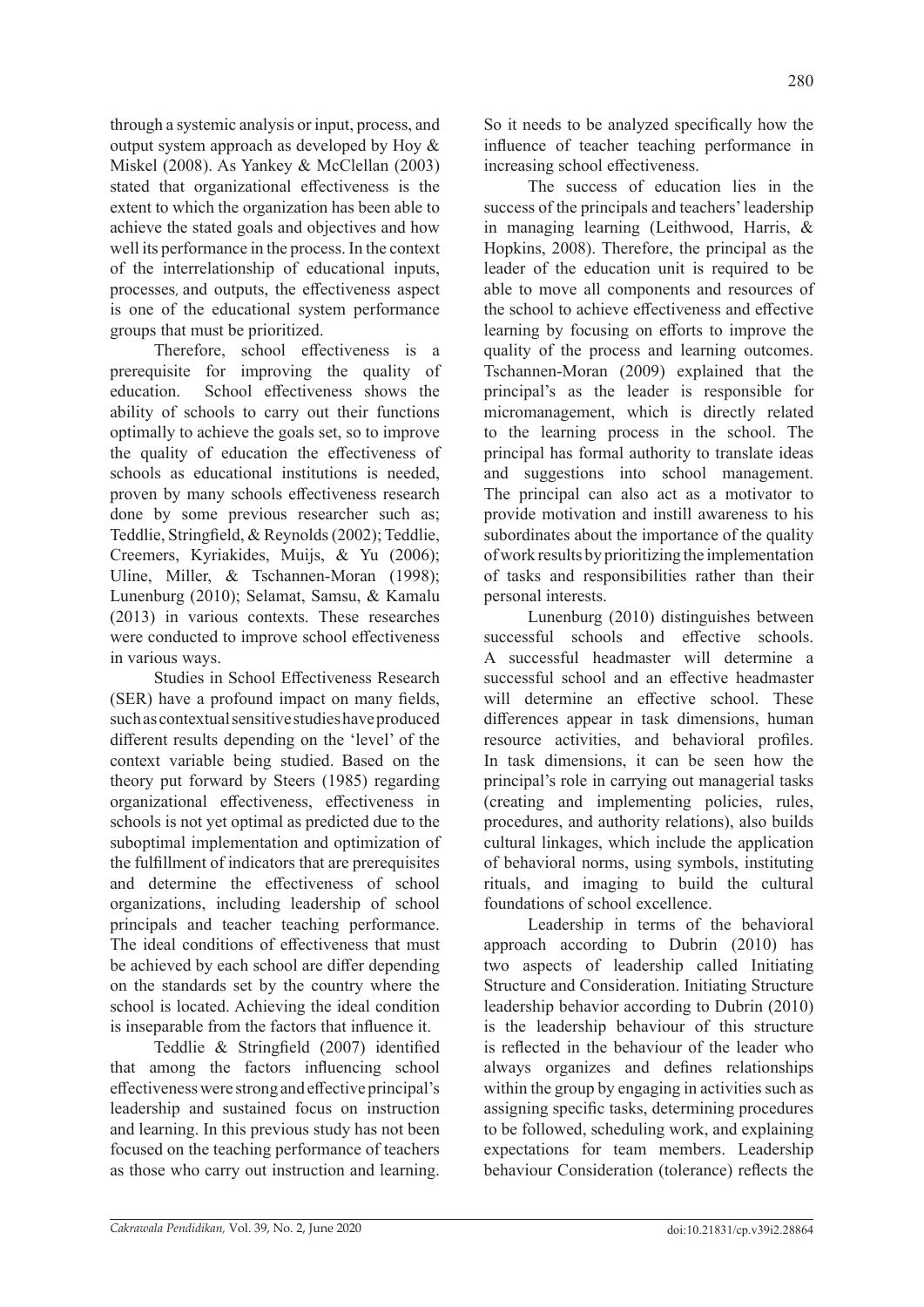behaviour of leaders who pay attention to the needs of subordinates, always trying to create an atmosphere of mutual trust, trying to create an atmosphere of mutual respect, have a friendly attitude, foster participation in decision making and other activities, prioritizing self-direction, self-discipline, control yourself.

Leithwood et al. (2008) developed a transformational leadership model in schools. He mentioned, there are three categories of transformational leadership, namely: (1) direction setting, (2) developing people, and (3) redesigning the organization. Through these three leadership categories, the Principal Leadership Questionnaire (PLQ) was also developed which will be adapted in this study. Leadership behavior is reflected in the behavior of leaders who always organize and define relationships in groups by engaging in activities such as assigning specific tasks, determining procedures to be followed, scheduling work, and explaining expectations for members of the organization.

School effectiveness is also related to the teacher's teaching performance, because the teacher becomes an important factor in the creation of school effectiveness. Teachers must perform the best performance in carrying out their assignments and roles, both in the aspects of planning, implementing the learning process in class, as well as in assessing students by developing quality cultural values and developing quality, meaningful, and enjoyable learning for students. For this reason, teachers who have good performance are needed (Cheng, 2013).

Uline *et al.* (1998) states that there are two important dimensions of effective school namely instrumental functions and expressive functions. As Lezotte & Snyder (2011) argued that effective schools cover various factors such as administrative functions including financing, leader behavior, morals, level of trust, culture and climate, parental involvement, community support, competencies, teacher performance, commitment, loyalty, and teacher satisfaction. In this case, an effective organization is a reflection of "the ability of an organization to mobilize its centers of power for action-production and adaptation". In this case, effective schools are characterized by the way they move their centers of strength, namely productivity, adaptability, and flexibility. These three characteristics are

dimensions of school effectiveness that will be examined to strengthen theories and findings regarding the characteristics of effective schools.

Uline *et al.* (1998) stated that the teacher component in the effective school model, which includes the level of teacher confidence in schools, principals, and the existence of a healthy school climate can support teacher performance in achieving effective schooling. In this way, the capacity and performance of individual school residents, including school principals, administrators, teachers, and students, can be increased, accompanied by a strong emphasis on academic achievement and the expectations of students as well as parents of students.

The success of the principal in carrying out his leadership will have an impact on teacher's performance, as Lunenburg (2010) states that superior school principals (effective and successful) have teachers who are also superior. This is supported by effective communication from the principal to teachers. In addition, the school principal also manages human resources in such a way that they can motivate teachers and coordinate various teacher tasks. Teacher training and development coordinated by the principal and the principal's responsiveness to various teacher questions relating to the work of the teacher can improve various components of the school in achieving effective schooling.

Discussions about school effectiveness and the factors that influence it are always interesting because of the dynamic processes in schools in an effort to achieve their goals. Therefore this study aims to describe how to increase school effectiveness through the factors that influence it, namely the leadership of school principals and teacher teaching performance as the most dominant factors in increasing school effectiveness, by using dimensions on research variables that have not been examined in previous studies, these are (1) directing the environment (direction setting), directing people, and designing redesigning the organization as dimensions of principals' leadership; (2) focus on students and learning, learning content or materials, and learning practices as dimensions of teachers' teaching performance; and (3) service quantity, service quality, efficiency, adaptability, and flexibility as dimensions of school effectiveness.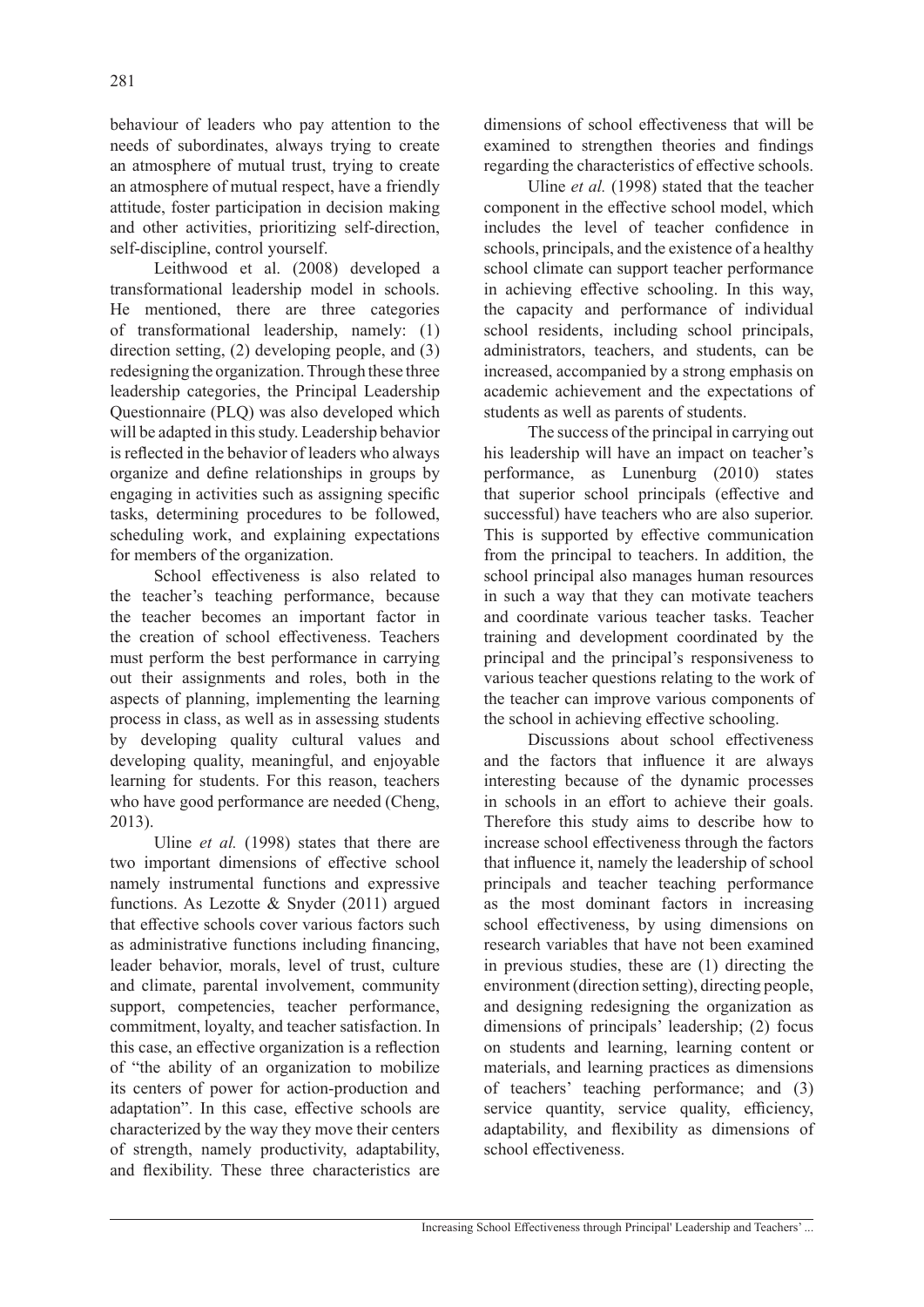# **METHOD**

This research uses a quantitative approach with a survey method. The subject was the Vocational High School in the field of business and management expertise spread in West Java province. The reasons for choosing West Java province was because West Java has the highest number of Vocational High Schools among other provinces in Indonesia. So that the population in this study was 466 Vocational High Schools consisting of 44 Vocational Public Schools and 422 Private Vocational Schools. To determine the number of samples, the proportionate stratified random sampling technique was used to distinguish between Public Vocational High Schools and Private Vocational High Schools, and to distinguish between schools accredited A, B, and C. So that the number of samples became 210 schools, with the total respondent 2.730 people consists of the school principal, teacher, student, and school committee.

The data collection technique used was a questionnaire with answer choices using a numerical scale with five choices. Research participants were asked to respond to statements on the most appropriate response choices regarding aspects of the principals leadership, teachers' teaching performance, and school effectiveness with responses ranging from 1 (lowest positive value) to 5 (highest positive value).

The school leadership questionnaire was adapted from the Principal Leadership Questionnaire (PLQ) which is developed by Leithwood & Jantzi (2005). The teacher's teaching performance questionnaire was arranged according to CCSSO (2013) and International Schools Teacher Performance Evaluation system from AASA (2010). The school effectiveness questionnaire adapted Hoy's research questionnaire, the School Effectiveness Index. The questionnaire was tested through a reliability test and a validity test. The reliability calculation method used is the Cronbach Alpha

formula. The instrument reliability criteria is  $r_{11}$ 

 $\frac{\partial F_{\text{table}}}{\partial \phi}$ . The reliability of principal's leadership variable is  $.89$  > .70. The reliability of teacher's teaching performance variable is .87 > .70. While the reliability for the school effectiveness variable is  $.92 > .70$ . Meanwhile the formula used in the validity test is the Pearson Product Moment correlation coefficient formula, and all items on the instrument are declared valid because they meet the criteria  $r_{\text{count}}$   $\ge r_{\text{table}}$ .

The data analysis technique used in this research was structural equation model (SEM) analysis technique with Amos of 22.0 version software, in seven main steps as follows: (1) developing a theoretically based model, (2) constructing a path diagram of causal relationship, (3) converting the path diagram into a set of structural and measurement models, (4) choosing the input matrix type and estimating the proposed model, (5) assessing the identification of the structural model, (6) evaluating goodnessof-fit criteria, (7) interpreting and modifying the model. The reason for using this structural equation model is to explain the overall relationship between variables in the study. Description of the variables studied using descriptive statistical assistance seeks to present a summary of average achievement score data, percentages, and categories for each indicator and dimension of the research variable. The calculation formula refers to the opinion of Arikunto (2012), using the data range provisions  $(r) = 5.00 - 1.00$  (highest average score minus the lowest average score), and many criteria  $(k) = 5$ , a class length  $(p) = r/k = 4/5 = .8$ . A clearer explanation of the average score criteria is presented in Table 1.

|  | Table 1. Average Score Criteria |  |  |
|--|---------------------------------|--|--|
|--|---------------------------------|--|--|

| <b>Average Score</b> | Category  |
|----------------------|-----------|
| $1.00 - 1.80$        | Very Low  |
| $1.81 - 2.60$        | Low       |
| $2.61 - 3.40$        | Fair      |
| $3.41 - 4.20$        | High      |
| $4.21 - 5.00$        | Very High |

# **RESULTS AND DISCUSSION Results**

The Principal Leadership variable  $(X_1)$ consists of three dimensions, each has certain indicators that can be measured, namely dimensions: (1) directing the environment (direction setting), (2) directing people, and (3) designing redesigning the organization. In total there are 22 items for this variable. Respondents' responses to variable  $X<sub>1</sub>$  based on the average achievement value, percentage, and category can be presented in Table 2.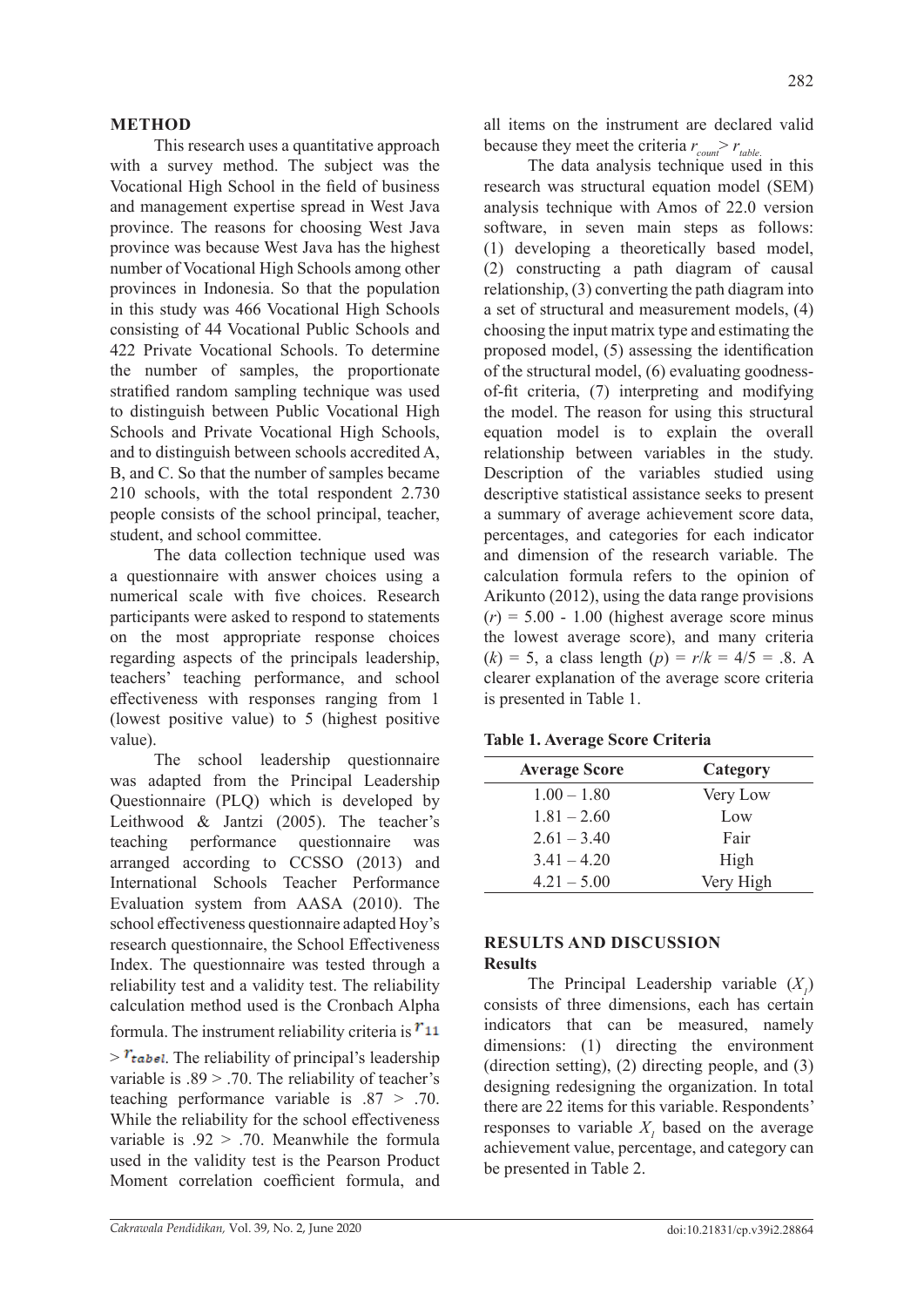| <b>Dimension</b>                       | Average | Category |
|----------------------------------------|---------|----------|
| Directing the environment              | 3.83    | High     |
| Directing people                       | 3.68    | High     |
| Designing redesigning the organization | 3.86    | High     |
| Principal Leadership $(X_i)$           | 3.79    | High     |

**Table 2. Average Achievements, Percentages, and Categories each Dimension of the Principal Leadership Variable**

The principal leadership variable was highly perceived by respondents. In other words, the leadership of school principals Vocational High Schools in was considered effective. Referring to the criteria for the average achievement score, the principal leadership variable is in the high category. The three dimensions used to measure school leadership, based on respondents' responses, the dimension of redesigning the organization  $(X_1, 3)$  is rated as the most prominent relative dimension compared to other dimensions on the principal leadership variable.

The three dimensions of principal's leadership are in the high category, this means that the principal's leadership of the Vocational School of Business and Management expertise in the Province of West Java in carrying out their duties and functions as a leader has carried out three main leadership activities namely directing the environment, directing people, and redesigning the organization.

Teacher' teaching performance variable  $(X_2)$  consists of three dimensions, each of which has certain indicators that can be measured, namely dimensions: (1) focus on students and learning, (2) learning content or materials, and (3) learning practices. In total there are 19 items for this variable. Respondents to the variable *X2* based on the average achievement value, percentage, and category can be presented in Table 3.

The teacher's teaching performance variable was highly perceived by respondents. In other words, the teaching performance of teachers in Vocational High Schools is already considered high. This can be seen from the achievement of the average score of 3.97 (from the interval of 1.00 - 5.00). Referring to the criteria for the average achievement score, the variable teacher's teaching performance is included in the high category.

Based on respondent responses, the learning practices dimension  $(X, z)$  was rated as the most prominent relative dimension compared to other dimensions on the teacher's teaching performance variable.

The school effectiveness Variable (*Y*) consists of five dimensions, each of which has certain measurable indicators, namely dimensions: (1) service quantity, (2) service quality, (3) efficiency, (4) adaptability, and (5) flexibility. In total there are 26 items for this variable. Respondents to the variable Y based on the average achievement value, percentage, and category can be presented in Table 4.

The school effectiveness variable was highly perceived by respondents. This can be seen from the achievement of the average score of 3.97 (from the interval of 1.00 - 5.00). Referring to the criteria of the average achievement score, the school effectiveness variable is included in the high category. Based on respondent responses, the service quality dimension  $(Y_2)$  is rated as the most prominent relative dimension compared to other dimensions on the school effectiveness variable

Meanwhile, the results of hypothesis testing show the following results presented in Table 5.

Structural equation model calculation results can be summarized as shown in Figure 1. The first model in the structural equation is:  $X_2$  = .123  $X_i$ ; with  $R^2$  = .496 and ε = .504. The results of testing the first hypothesis indicate that principal leadership directly has an influence on teachers teaching performance. This means that the teacher's teaching performance is directly determined by the principal's leadership. Principal's leadership has a positive effect on teacher teaching performance, meaning that the better the principal's leadership, the higher the teacher's teaching performance.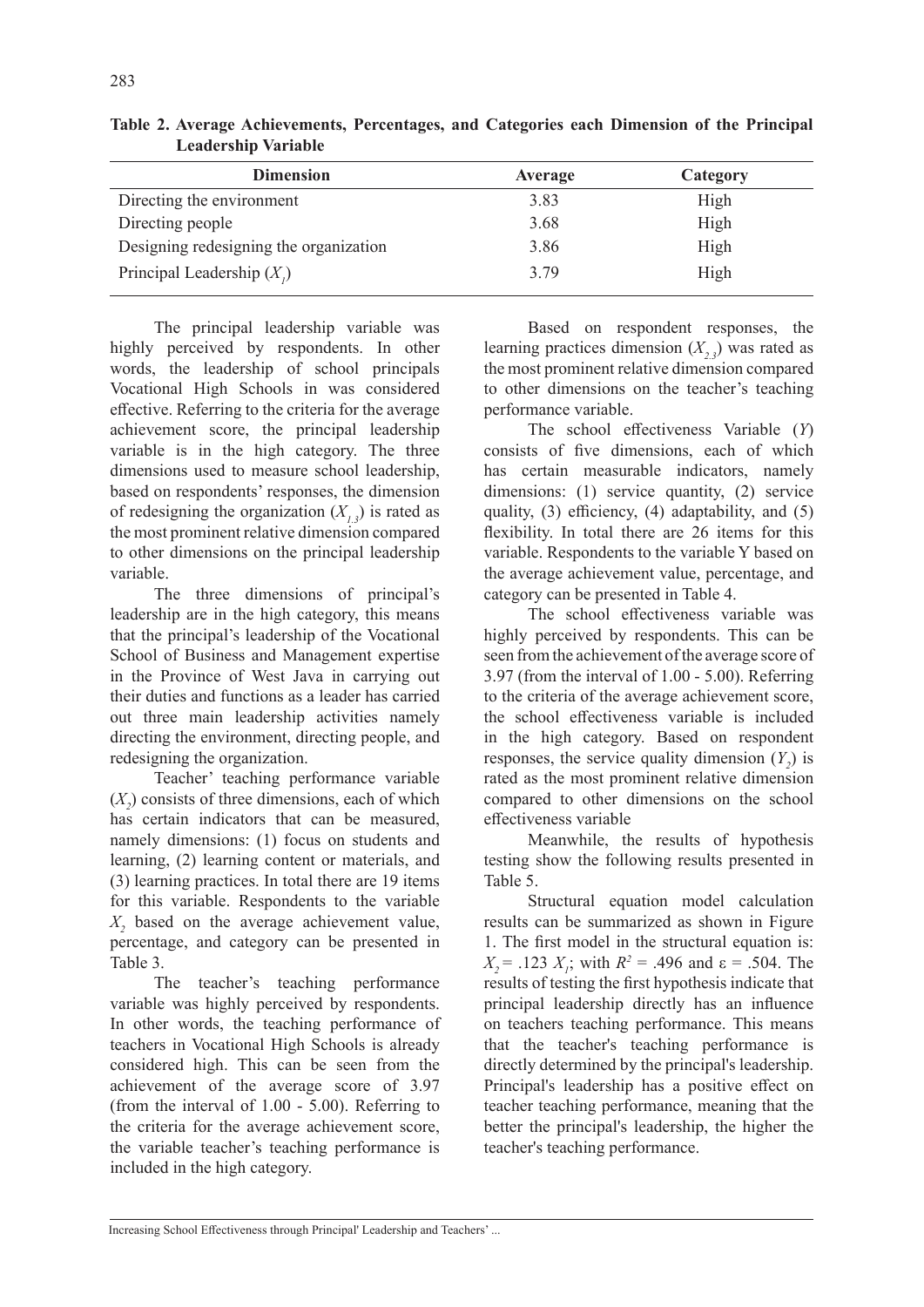| <b>Dimension</b>                       | <b>Average</b> | Category |
|----------------------------------------|----------------|----------|
| Focus on Students and Learning         | 3.98           | High     |
| Learning Content / Materials           | 3.92           | High     |
| Learning Practices                     | 3.99           | High     |
| Teacher's Teaching Performance $(X_2)$ | 3.97           | High     |

|  | Table 3. Average Achievements, Percentages, and Categories each Dimension of the Teacher's |  |  |  |  |  |
|--|--------------------------------------------------------------------------------------------|--|--|--|--|--|
|  | <b>Teaching Performance Variable</b>                                                       |  |  |  |  |  |

**Table 4. Average Achievements, Percentages, and Categories each Dimension of School Effectiveness Variables**

| <b>Dimension</b>           | <b>Average</b> | Category |
|----------------------------|----------------|----------|
| Service quantity           | 3.67           | High     |
| Service quality            | 3.80           | High     |
| Efficiency                 | 3.57           | High     |
| Adaptability               | 3.57           | High     |
| Flexibility                | 3.69           | High     |
| School Effectiveness $(Y)$ | 3.66           | High     |

# **Table 5. Hypothesis Testing Estimates**

| <b>Model</b>                                               |                                            |              | <b>Estimation</b>                   | S.E.                   | C.R.<br>$(t-test)$ | $p$ -value | <b>Significance</b><br>(acceptence) |
|------------------------------------------------------------|--------------------------------------------|--------------|-------------------------------------|------------------------|--------------------|------------|-------------------------------------|
| $X_{i}$                                                    | $\rightarrow$                              | $X_{\gamma}$ | .123                                | .036                   | 2.589              | $.010*$    | Significant (accepted)              |
| $X_{\iota}$                                                | $\rightarrow$                              |              | .261                                | .019                   | 6.490              | .000       | Significant (accepted)              |
| $X_{2}$                                                    | $\rightarrow$                              | Y            | .147                                | .019                   | 5.022              | .000       | Significant (accepted)              |
| $R^2 = .496$ ; $\varepsilon = .504$<br>$X_i \rightarrow X$ |                                            |              |                                     | Significant (accepted) |                    |            |                                     |
| influence<br>Total $X_i \rightarrow X_i = .610$            |                                            |              |                                     |                        |                    |            |                                     |
|                                                            | $X_i, X_j \rightarrow Y$<br>(simultaneous) |              | $R^2 = .684$ ; $\varepsilon = .316$ |                        |                    |            | Significant (accepted)              |

Note: \* significant at the level  $\alpha = .1$ 

The second model in the structural equation is:  $Y = .147X_2 + .261X_1$  with  $R^2 =$ .684 and  $\varepsilon = .316$ . The results of the second hypothesis testing show that the principal's leadership variable  $(X_{I})$  and teachers teaching performance  $(X_2)$  directly influence the school effectiveness (*Y*). Principal's leadership, and teachers teaching performance significantly influences School Effectiveness. This means that school effectiveness is directly determined by the existence of effective principal's leadership, and high teachers teaching performance. Both of these *X* variables have a positive effect on the *Y* variable, meaning that the more effective the leadership of the principal  $(X<sub>1</sub>)$ , the higher the effectiveness of the school *(Y*). And the higher the teacher's teaching performance  $(X_2)$ , the higher the school's effectiveness (*Y*). So to increase the effectiveness of schools can be done through the principal's leadership and teacher's teaching performance.

# **Discussion**

Based on hypothesis testing, it is known that the principal's leadership has direct influence on teachers' teaching performance is relatively small. And school effectiveness is directly affected by the principal's leadership and teacher's teaching performance. Principal's leadership is proven to be determined by its dimensions namely directing the environment, directing people, designing redesigning the organization. The teachers' teaching performance is determined by its dimensions, how the teacher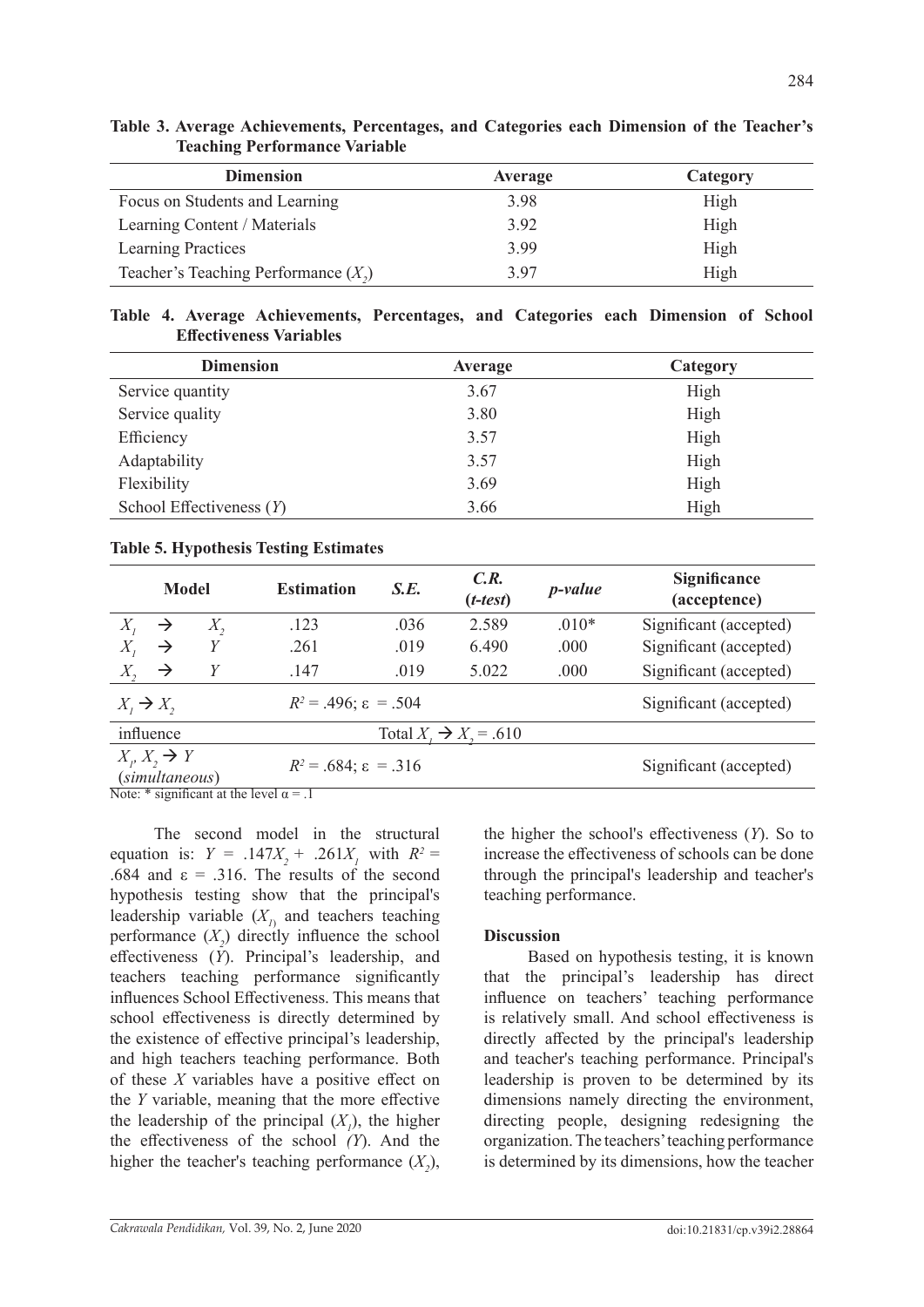

**Figure 1. Structural Equation Model Calculation Results**

manages learning that focuses on students and learning, designs learning content or materials, and implements learning practices. Likewise, school effectiveness is proven to be supported by the quantity of services provided by schools, the quality of their services, efficiency, adaptability, and flexibility.

Empirically, the principal's leadership variable as a driver variable is proven to be able to trigger a process variable that is the teaching performance of the teacher in improving school effectiveness. The high effectiveness of these schools is inseparable from the teaching performance of effective vocational high schools. The teaching performance of these teachers is strongly supported by the development of good human resources (educators and teaching staff), which is a development that can considerably impact school effectiveness. The high interaction between the principal's leadership and human resource development in turn greatly triggers effective teaching performance. The implication is that school effectiveness is high. In other words, the principal's leadership should be maintained and continuously improved so that in turn it can directly or indirectly increase school effectiveness. As Huber & Mujis (2010) stated that the principals' leadership has long been seen as a key factor determining school effectiveness. Likewise Leithwood, Jantzi, & Steinbach (1999) argues that leadership is an important factor in supporting the achievement of school organization goals because the leadership of the school principal is a trigger that drives all components and activities in the organization.

The dimension directing the environment (direction setting) on the principal leadership variable is highly valued in shaping and reflecting effective headmaster's leadership. This can be seen from the efforts to identify and articulate a vision and provide an appropriate model. In this case, the principal is considered to have the ability to overcome obstacles that arise in achieving school goals. The principal also often gives instructions and orders politely. The principal is considered to be able to foster a belief that working together as a team will get better results. On top of that, the principal is believed to have the capability of making teachers feel and act as leaders. The principal often makes all teachers feel the purpose of his leadership role. In this case, the principal symbolizes success in the education profession. The school principal is also seen to be an example by giving good examples to school residents. In order to direct the environment better, the principal and the teachers have been able to formulate school goals using a problem-solving approach. In essence, principals are judged to behave in wise ways. As Horng, Klasik, & Loeb (2010) concluded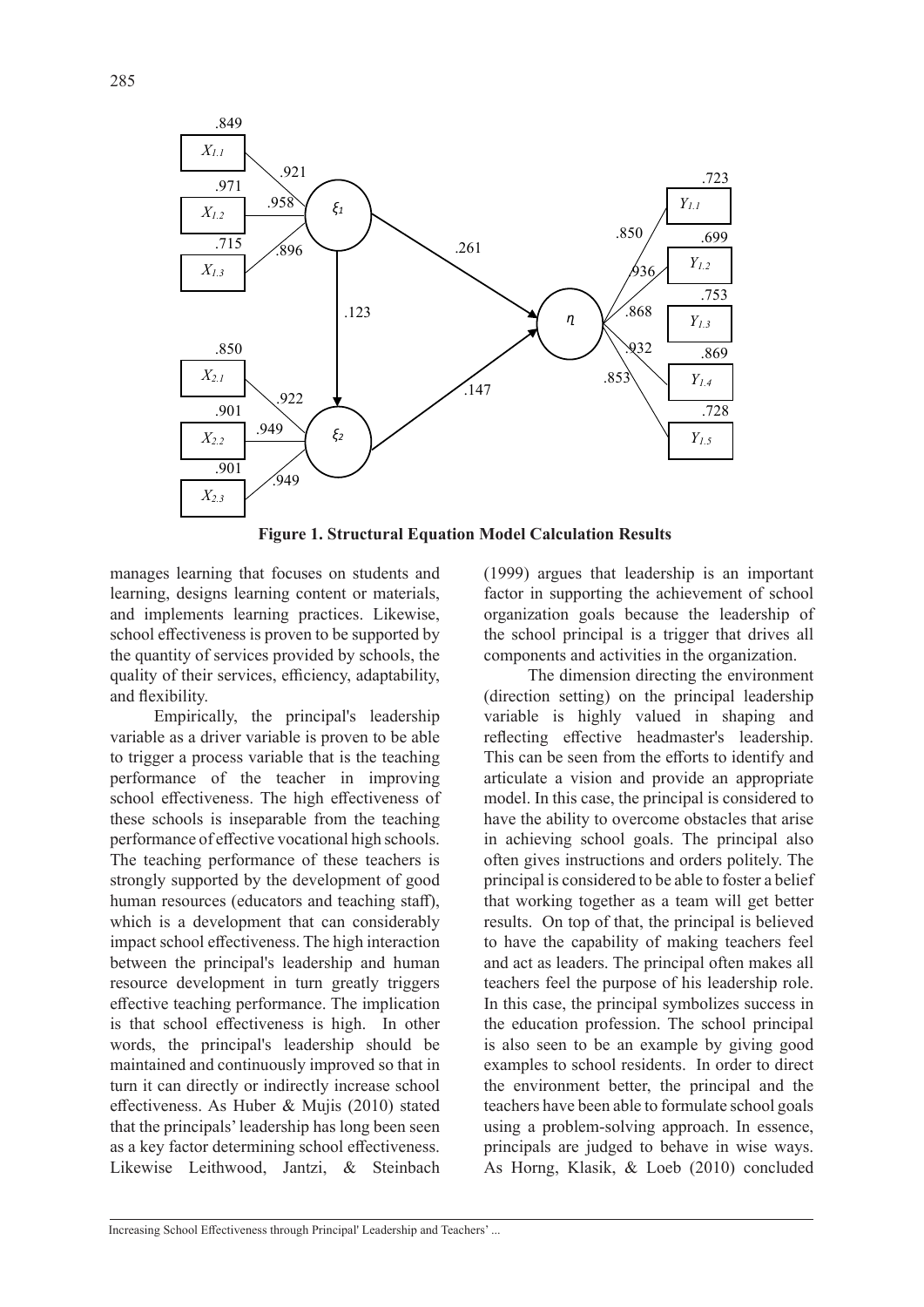that the principals have quite complex work, so that it requires sufficient time to spend in school, to carry out, coordinate, and supervise various types of school activities and results, including student achievement and teacher performance assessment.

The directing people dimension on the principal's leadership variable is also highly valued in shaping and reflecting effective headmaster leadership. It is shown from the efforts to encourage acceptance of shared goals and efforts to provide individual support. In this case, the principal is considered to have included teacher participation in the process of developing school goals and has also encouraged teachers to work to achieve the same goals. In addition, school principals are judged to be able to work through the agreement of all school members in setting priorities for school goals, encouraging teachers to evaluate progress in achieving school goals, and providing training to develop relevant knowledge and skills for teachers. The principal is considered capable of treating each person as an individual who has different needs and expertise. When taking actions that will affect the work of the teacher, the principal also often considers the opinions of the teacher. In turn, the principal is expected to be able to motivate teachers to always make the school goals as the basis for carrying out work in school.

The redesigning the organization dimension on the principal's leadership variable is highly valued in shaping and reflecting effective principal's leadership. This can be seen from the efforts to provide intellectual stimulation and hold expectations for high performance. In this case, the principal is considered to be able to stimulate the teacher to think about what the teacher is doing for the benefit of students. The principal is also considered to be able to provide information on how to implement school programs. In addition, the principal has demanded the best performance from the school community, and the school principal shows the teacher that there are high expectations of the teacher as a professional. As Stupak (2008) in his research results that the function of a leader is to create an atmosphere and climate in which members of the organization can develop thereby increasing performance.

However, in some cases, principals have not been able to fully encourage teachers to

evaluate progress in achieving school goals. The principal also has not been able to fully provide adequate training to develop relevant knowledge and skills for teachers. All this show that effective principal's leadership will largely determine how to improve teacher's teaching performance, and ultimately improve overall school effectiveness.

With an effective principal's leadership, it is predicted that a teachers' teaching performance will increase, and school effectiveness will, in turn, be achieved. This is in line with the results of Shen, Leslie, Spybrook, & Ma (2012) research, principals can develop a collaborative culture and climate and a supportive structure that facilitates the main task of the teacher in the teaching and learning process. The principal's support can be a motivator for teachers to increase job satisfaction.

School principals are leaders of education who must be able to manage and distribute tasks to their subordinates (teachers and school staff) in order to successfully achieve school goals, as expressed by Soetopo (2010) how important and difficult is the position of the principal as an education leader. He must be able to distribute tasks to subordinates and be the first person to take responsibility for the success of the school in achieving its goals.

Principal's leadership is a trigger or driver that drives all components in the school so that it can realize the implementation and achievement of predetermined goals effectively. Hence that the success of a school principal's leadership will be reflected in the success of the school he leads, as according to Northouse (2018) which states that successful leaders are those whose organizations have succeeded in achieving goals.

As the findings in this study, that the principal's leadership directly influences the effectiveness of the school. To improve school effectiveness, the principal through his leadership can improve teacher's teaching performance. In line with the opinion expressed by Mulyasa (2002) that effective school principals are school principals who are: (1) able to empower teachers to carry out the learning process well, smoothly and productively; (2) can complete tasks and work in accordance with a predetermined time; (3) able to establish harmonious relations with the community so that they can actively involve them in realizing the goals of school and education; (4) successfully applies leadership principles in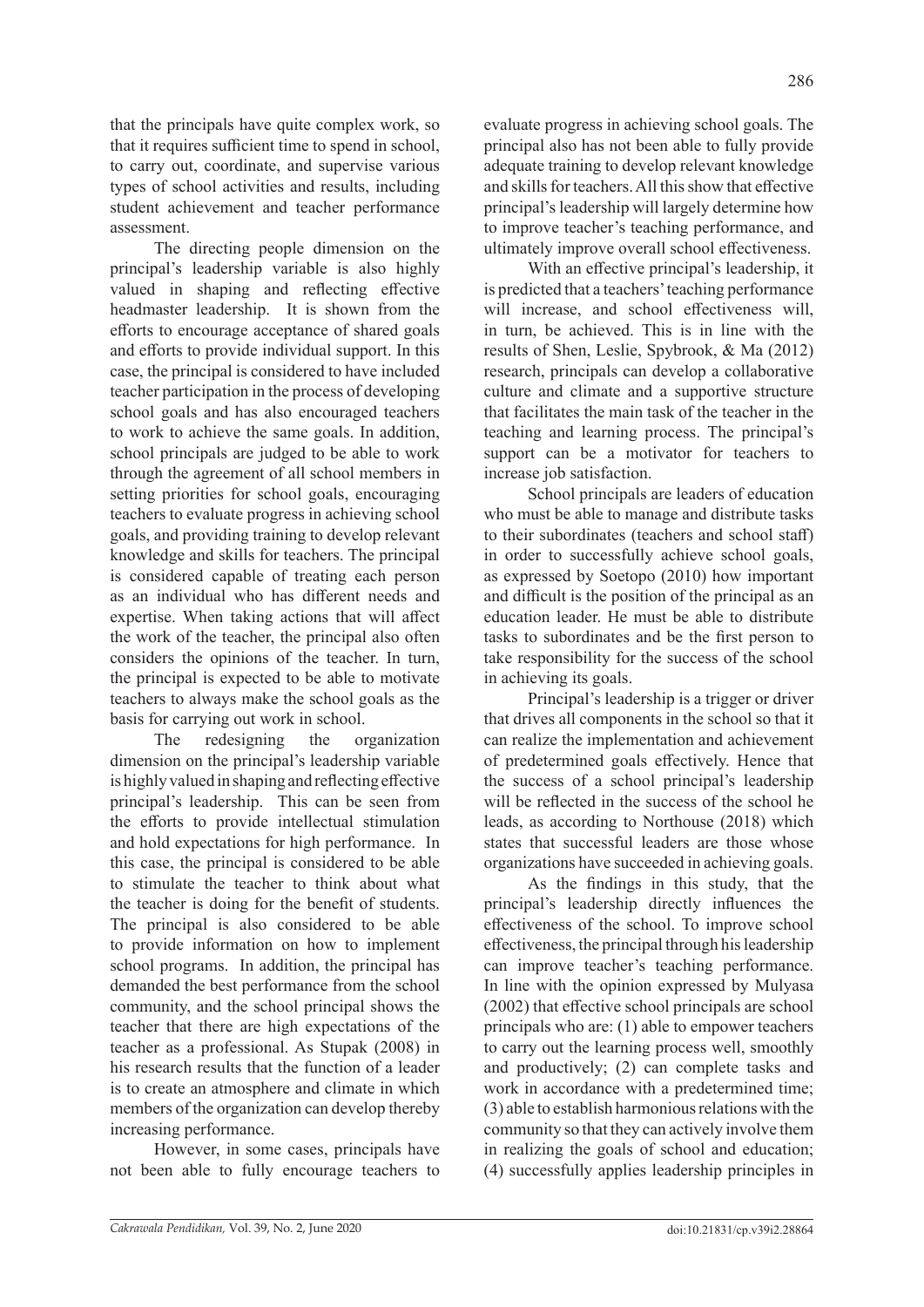accordance with the level of maturity of teachers and other employees in the school; (5) work with a management team; (6) succeed in realizing the goals of the school productively in accordance with the stipulated provisions.

From the findings of this research, it is evident that the principal must have the ability to direct the environment, direct the people, and redesign the organization, so as to create a conducive school environment, with the creation of a conducive environment that can trigger teacher performance to improve and be better. As stated by Uben & Hughes (1992) that the influence of the principal's leadership on teacher performance is in the form of creating a school climate that can spur or inhibit the effectiveness of teacher work.

In theory and practice, the development of organizational members (educators and education staff) is basically the responsibility of the leader (the principal). The principal as the leader of the school organization must naturally develop the quality of human resources owned by the school to be able to continue to respond to various challenges that exist in the world of education. In line with what Spencer & Spencer (1993) state that organizational leaders should be able to develop others, guide support, direct, mobilize, and manage conflict. In the school environment, the principal directs, supervises, and provides support for the development of human resources for educators and education personnel in relation to education and training and career development.

These findings reinforce the principal's strategic role as the key person in the school (Danim, 2007). A principal who focus their relationships, their work, and their learning on the core business of teaching and learning are closely related to effective teaching and effective teacher learning (Robinson, Lloyd, & Rowe, 2008). This means that the principal is the main actor as well as the person in charge of all activities carried out at the school. Therefore, effective headmaster's leadership is a must for quality school activities.

The results of hypothesis testing show that the direct effect of teacher's teaching performance on school effectiveness is statistically significant, with a path coefficient of .147 and a t-test of 5.022. The results of these calculations indicate that teacher teaching performance is an important component in determining school effectiveness. In this case, the teacher,s teaching performance does not stand alone because the teacher's teaching performance itself is influenced by the presence of the principal's leadership component.

The component of teacher's teaching performance consists of three dimensions, namely: (1) focus on students and learning, (2) content or learning materials, and (3) learning practices. Dimensions of focus on students and learning on the variable teacher's teaching performance is highly valued by the indicators of student development, differences in student learning, and the learning environment. In this case, the teacher is routinely able to assess student achievement to design teaching in meeting student learning needs. The teacher has also carried out learning by paying attention to the development of student learning. In addition, teachers are perceived to be able to design learning based on differences in student characteristics.

Teachers are also perceived to be able to access the resources needed to meet differences in learning and student learning needs. The focus on students and learning can also be seen from the high efforts of teachers in creating a positive learning climate, open and mutual respect. This can also be seen from the high efforts of teachers to use various relevant methods to involve students in learning. This shows the professionalism of teachers in an effort to improve school effectiveness, as Vinitwatanakhun (2002) argues that one measure of the effectiveness of professional development and quality of faculty.

The dimension of content or learning material on the teacher's teaching performance variable is also highly rated by the existence of subject matter knowledge indicators and application of subject matter. The teacher is considered to have been able to modify the teaching resources for the accuracy of the presentation of concepts in the subjects he teaches. The teacher is also considered capable of presenting material in accordance with the demands of student competence. In addition, teachers are considered to be able to use supporting resources and technology effectively to ensure access and relevance for all students. Finally, the teacher is considered to be able to involve students in applying knowledge to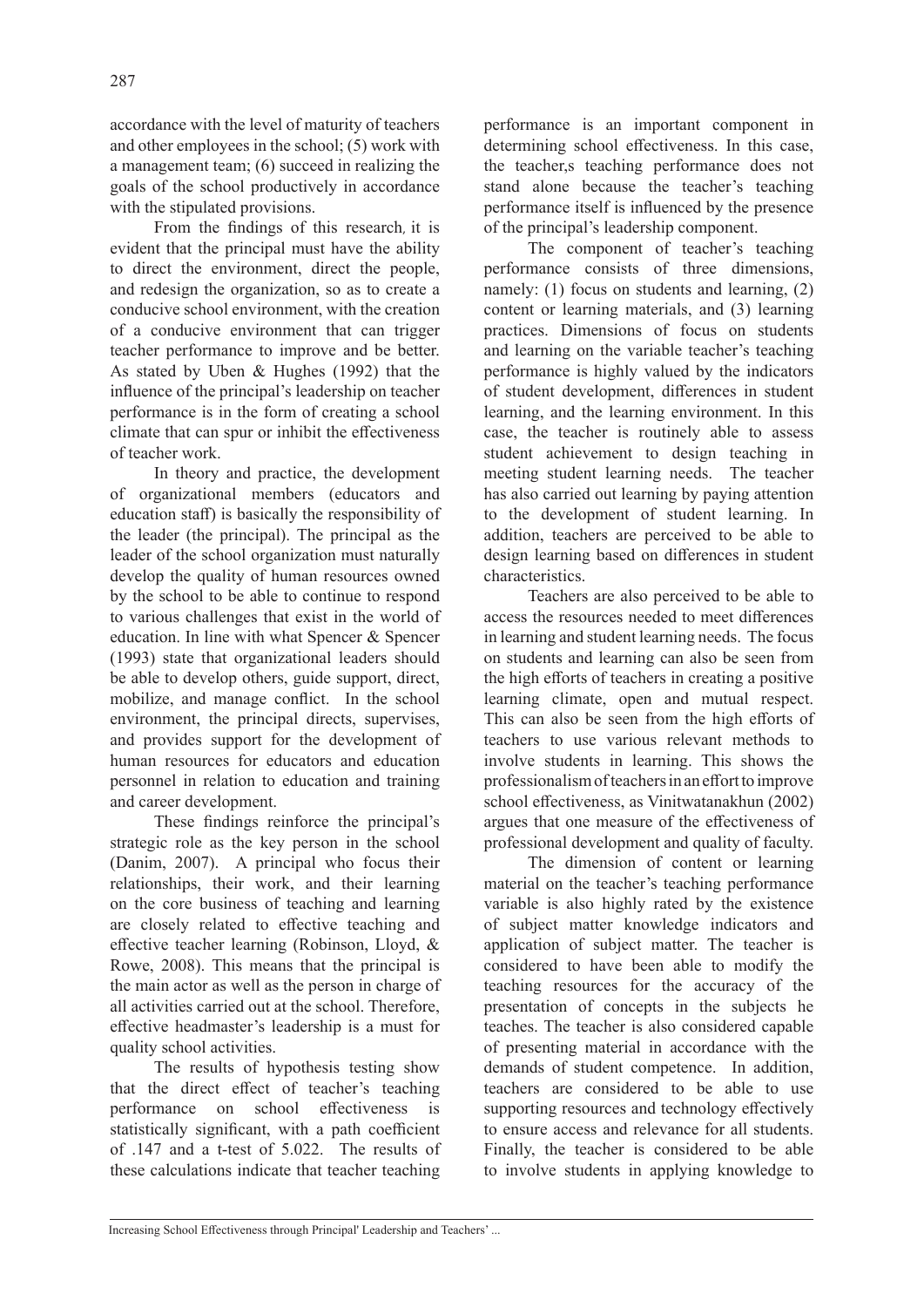everyday problems through interdisciplinary themes. As Ball, Sleep, Boerst, & Bass (2009) stated that learning materials and ways of working are supported by a collection of resources for the systematic improvement of the knowledge base for teachers.

The dimension of learning practices on the teachers teaching performance variable is also highly valued by the existence of indicators of learning planning, learning implementation, learning assessment, and follow-up learning. In this case, the teacher is considered to be able to use the applicable curriculum to prepare lesson plans. The teacher is also considered to have tried to practice various methods in learning and to try to use learning media. In addition, teachers are considered to have been able to use a variety of strategies that are appropriate for implementing teaching in accordance with student needs. The teacher has also used a variety of appropriate resources to implement teaching according to students' needs. In this case, the teacher has acted as a facilitator in learning, not just as a primary source of learning. The teacher is able to assess student learning outcomes, and the results of the assessment are checked and returned to students. Basically, teachers are considered capable of providing follow-up to students according to the results of the assessment.

From the results of this study, it can be stated that teacher's teaching performance will directly affect school effectiveness because teacher teaching performance is the core of the learning process as the main characteristic of school effectiveness. Teacher's teaching performance is a very important factor in student learning processes, teachers play a fundamental and dynamic role in the education system. So that it can be said that student learning achievement depends on the effectiveness of teaching the teacher. Factors that can affect teacher's teaching performance include school principal leadership, as stated by Adeyemi (2010) the principals can encourage the effective performance of their teachers by identifying their needs and trying to meet them.

School Effectiveness (Y) is influenced by the principal's leadership and teacher's teaching performance by .684 or 68.4%. In other words, the contribution of the principal's leadership and teacher's teaching performance to school effectiveness is 68.4% and the remaining 31.6%

is influenced by other factors outside this study. This indicates that the effectiveness of schools in West Java Vocational Schools, in general, are influenced by effective principal leadership and high teacher teaching performance. This school effectiveness component consists of five dimensions, namely: (1) Service quantity, (2) Service quality, (3) Efficiency, (4) Adaptability, and (5) Flexibility.

The dimension of service quantity on the school effectiveness variable is considered high with the indicators of completeness of the learning plan and the availability of guidance service time to students outside of study hours. In this case, learning plans such as the syllabus and Learning implementation plan owned by teachers in schools are considered to be complete. Teachers are considered to have self-composed teaching materials. Students at the school are also considered to have received many academic guidance services outside of class hours from subject teachers.

In general, many schools have provided guidance services for students who have special problems and/or students with special needs, including career guidance, counseling guidance, and so on. School services should be value-added activities, as Ladd & Walsh (2002) concluded that actions taken to add value to school effectiveness must be done carefully so as not to distort incentives and prevent good teachers and administrators from working in schools that serve the concentration of disadvantaged students

The dimensions of service quality in this school effectiveness variable are rated high by the existence of indicators of the quality of the learning plan and the adequacy or flexibility of the time of guidance service to students outside of school hours. This can be seen from the existence of the syllabus and learning implementation plan prepared by teachers in schools that have been adapted to the demands of the latest curriculum. Here, teachers are considered to have made adjustments to teaching materials every semester. Schools are also considered to have a special schedule for academic guidance services outside of class hours. Basically, students who have special problems and/or who have special needs are well served by the existing teacher.

The efficiency dimension of this school effectiveness variable is also considered high by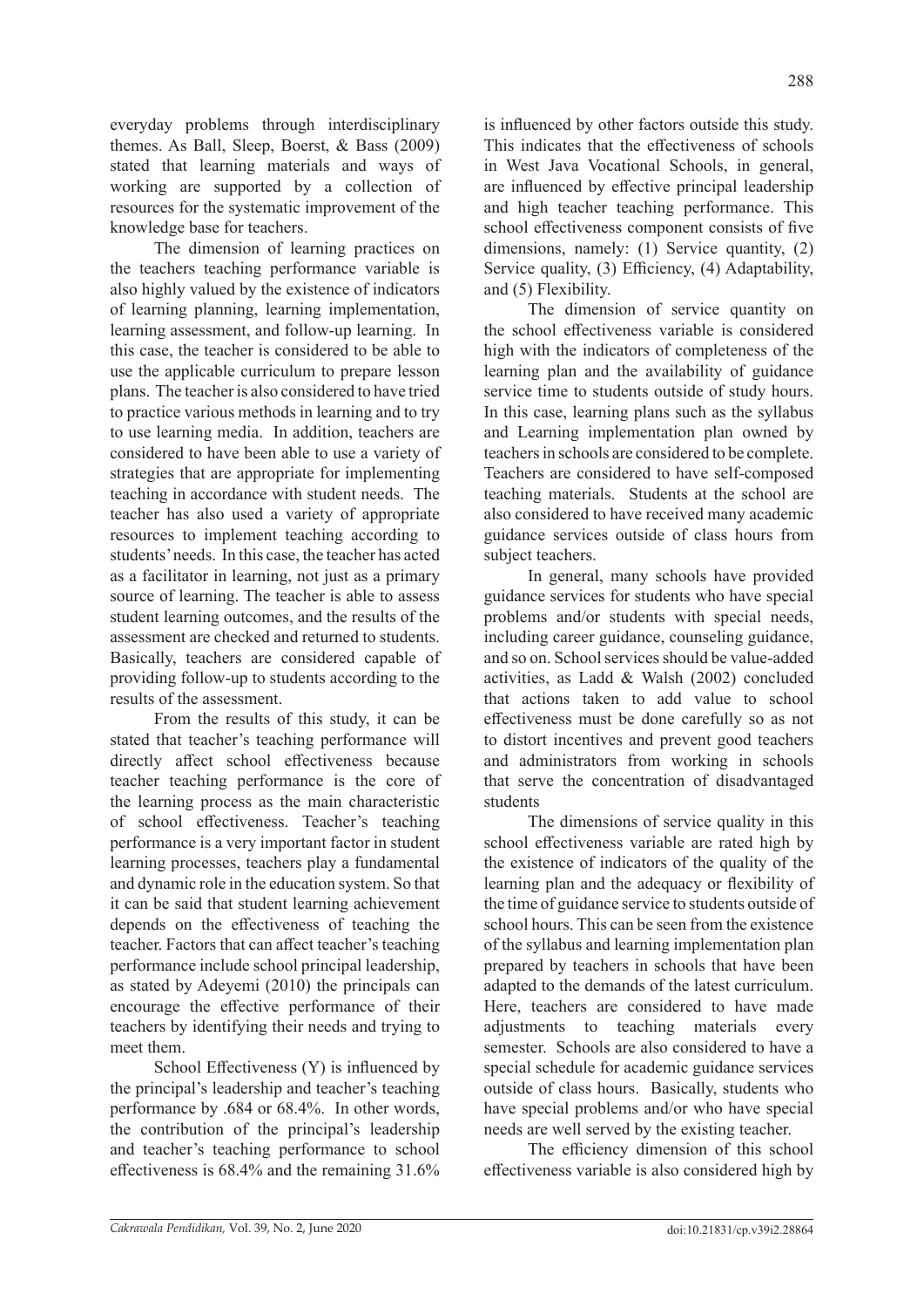the indicators of the efficient use of resources by teachers and the efficient use of funds by school leaders. In this case, teachers in schools are considered to have tried to use school resources efficiently. Teachers sometimes finance their own activities related to professional development. Principals generally have allocated school funds efficiently. In turn, teachers can submit funding needs for the procurement of learning materials/ media to the principal.

The dimension of adaptability in this school effectiveness variable is also considered to be high, with indicators of teacher readiness to face changes in professionalism demands, school leaders allocate funds to upgrade teacher abilities, learning resources are adjusted to the needs of curriculum changes, teachers have sufficient information about curriculum changes, and teachers have the ability to innovate learning according to curriculum demands. In this case, teachers are considered ready to face the changing demands of professionalism. The level of knowledge and understanding of teachers in schools towards the demands of qualifications and competencies are in accordance with the demands of the legislation.

The school principal has sought to allocate funds to make efforts to improve teacher competency in this school. The school principal is also considered to have provided enough financial support to teachers who will continue their studies to a higher level. Learning resources in schools have been adapted to the needs of the latest curriculum changes. The school principal is considered to have provided enough financial support to teachers who will take part in training related to curriculum changes. As TDT (2015) states that the importance of school leaders planning, developing and monitoring the effectiveness of the school as a professional learning through great teaching of teachers. The role of teachers in improving school effectiveness can be done through high performance, one of which is teaching performance. The teacher's teaching performance is very important in the effort to achieve school goals, because the achievement of school goals is inseparable from the implementation of the learning process.

Basically, teachers in schools already have adequate information about the latest curriculum. Most of the teachers have also participated in training related to the

implementation of the latest curriculum. In turn, the teachers at the school already have the ability to innovate learning according to the demands of the latest curriculum. Teachers in schools also have adequate knowledge about the impact of curriculum changes on teacher assignments. As Utomo, Suminar, & Hamidah (2019) argue that in education, the quality of the teacher really determines how effective and efficient the teaching and learning process.

School effectiveness is determined by the level of success of the factors that influence it, how to empower and manage existing educational resources independently and creatively by involving school residents and the community in making participatory decisions in order to improve the quality of education in their schools.

School Effectiveness in the perspective of quality education can generate the idea of effective if the schools: (1) has student input with potential in accordance with curriculum demands, (2) can provide quality learning services, (3) has school facilities that support effectiveness and the efficiency of teaching and learning activities, (4) has the ability to create a conducive school climate as a reflection of the principal's professional leadership performance. Thus, the effectiveness of schools can be realized if every component contained in the school system is functioning properly.

Empirically, this study found that the principal's leadership have a direct effect on teachers teaching performance, and the principal's leadership and teacher's teaching performance had a significant direct effect on school effectiveness. For this reason, efforts are needed to improve the quality of teachers, while these efforts are: collegiality interactions between teachers in schools, understanding cognitive processes in the learning process, mastery of subject knowledge structures, ownership of understanding and appreciation of values, beliefs and standards, teaching skills, knowledge of how students learn.

To achieve the effectiveness of the teachers' performance depends on various aspects of the principal's leadership behavior. Teacher behavior also plays a role in determining teaching performance. Without the role of the teacher, the education system will become crippled. The importance of improving teacher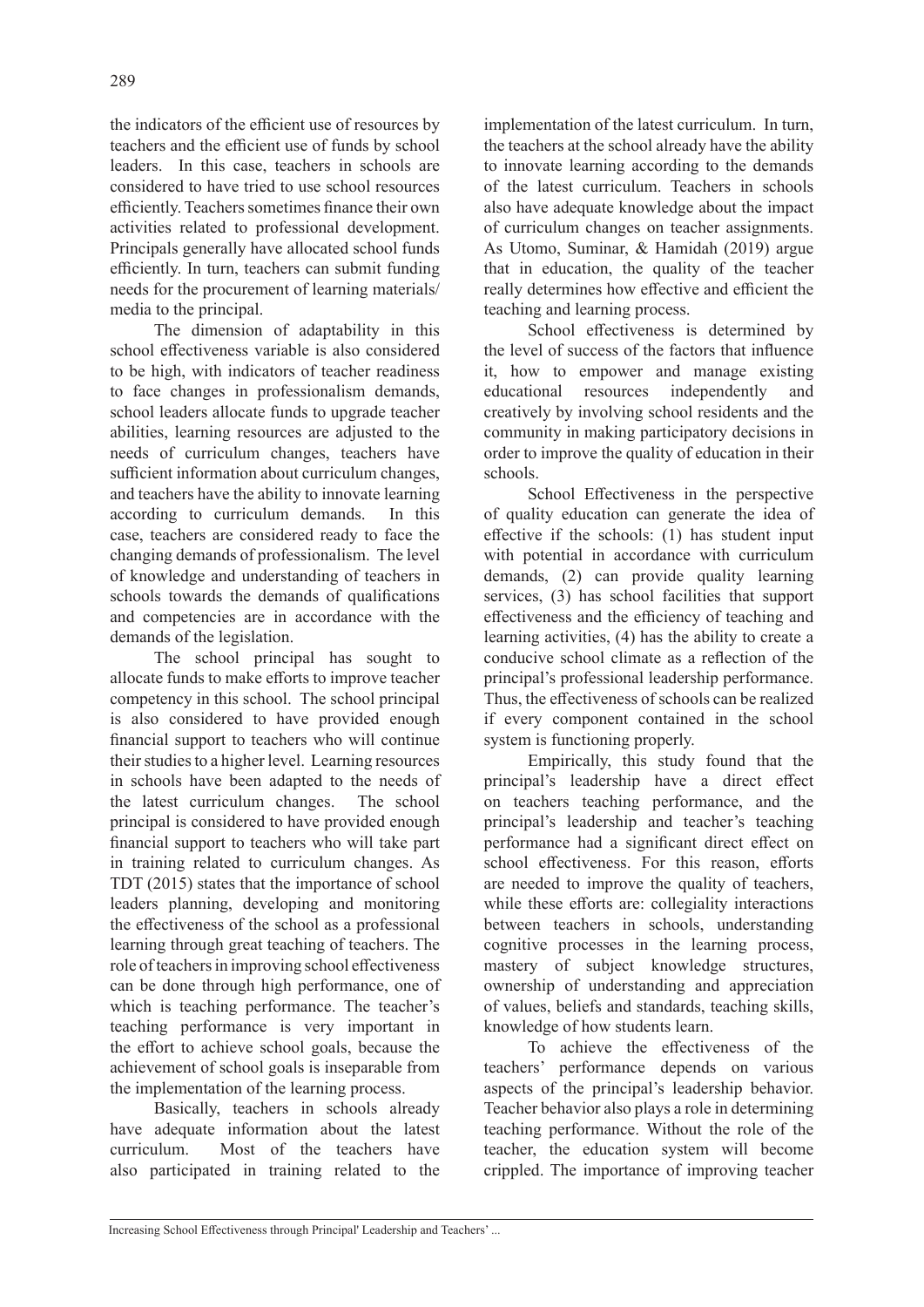teaching performance requires identifying factors that influence teacher teaching performance.

Thus this study reinforces the results of previous studies on the factors that influence school effectiveness, especially the factors of principal's leadership and teacher's teaching performance. This research also enriches aspects that can be improved on the principal's leadership factors and teacher's teaching performance so that it can improve school effectiveness. That the leadership aspect of the principal can be improved through the ability of the principal in directing the environment, directing people, and designing redesigning the organization. And teacher teaching performance can be improved through the ability of teachers in aspects of focus on students and learning, designing learning content or materials, and learning practices. The teacher's ability to improve teaching performance is inseparable from the principal's leadership role.

# **CONCLUSION**

This research proves that school effectiveness is positively influenced by the principal's leadership and teachers' teaching performance. School effectiveness will run optimally if supported by several factors, including the commitment of the school, especially the role of the principal in improving teacher teaching performance. In this case, the principal is the key person to bring the school into a center of excellence, in printing and developing human resources and other resources. Considering the principal's position is so strategic, the principal must have adequate leadership. The intended leadership is the mastery of knowledge, skills, values, and attitudes that are reflected in the habits of thinking and acting when carrying out their roles and functions as the principal. The second factor is the teachers' teaching performance which is the core of the learning process as the main characteristic of school effectiveness. Teachers' teaching performance is a very important factor in student learning processes, teachers play a fundamental and dynamic role in the education system.

## **ACKNOWLEDGEMENT**

Acknowledgments and awards are given to those who have provided advice, assistance, and convenience.

### **REFERENCES**

- AASA (Association of American Schools in South America). (2010). Handbook on the OSAC/AASSA*: Teacher performance evaluation system.* US: Author.
- Adeyemi, T. (2010). Organizational climate and teachers' job performance in primary schools in Ondo State, Nigeria: An analytical survey. *Asian Journal of Information Technology, 7*(4), 138-145. doi:ajit.2008.138.145.
- Arikunto, S. (2012). *Prosedur penelitian*: *Suatu pendekatan praktek.* [Research procedure: A practical approach]*.* Jakarta: Rineka Cipta.
- Ball, D. L., Sleep, L., Boerst, T. A., & Bass, H. (2009). Combining the development of practice and the practice of development in teacher education. *The Elementary School Journal*, *109*(5), 458-474. doi:10.4236/ jss.2017.55015.
- CCSSO (Council of Chief State School Officers). (2013). InTASC *Model core teaching standards and learning progressions for teachers 1.0*. Washington, DC: Author.
- Cheng, Y. C. (2013). *School effectiveness and school-based management: A mechanism for development*. Washington, DC: Falmer Press.
- Danim, S. (2007). *Visi baru manajemen sekolah: Dari unit birokrasi ke lembaga akademik.* [The new vision of school management: From the bureaucracy unit to the academic institution]. Jakarta: Bumi Aksara.
- Dubrin, A. (2010). *Leadership.* Jakarta: Prenada Media.
- Horng, E. L., Klasik, D., & Loeb, S. (2010). Principal's time use and school effectiveness. *American journal of education*, *116*(4), 491-523. doi:10.1086/653625.
- Hoy, W. K. (nd). School effectiveness index (SE-Index). https://www.waynekhoy.com/ school-effectiveness/.
- Hoy, W. K. & Miskel, C. G. (2008). *Educational*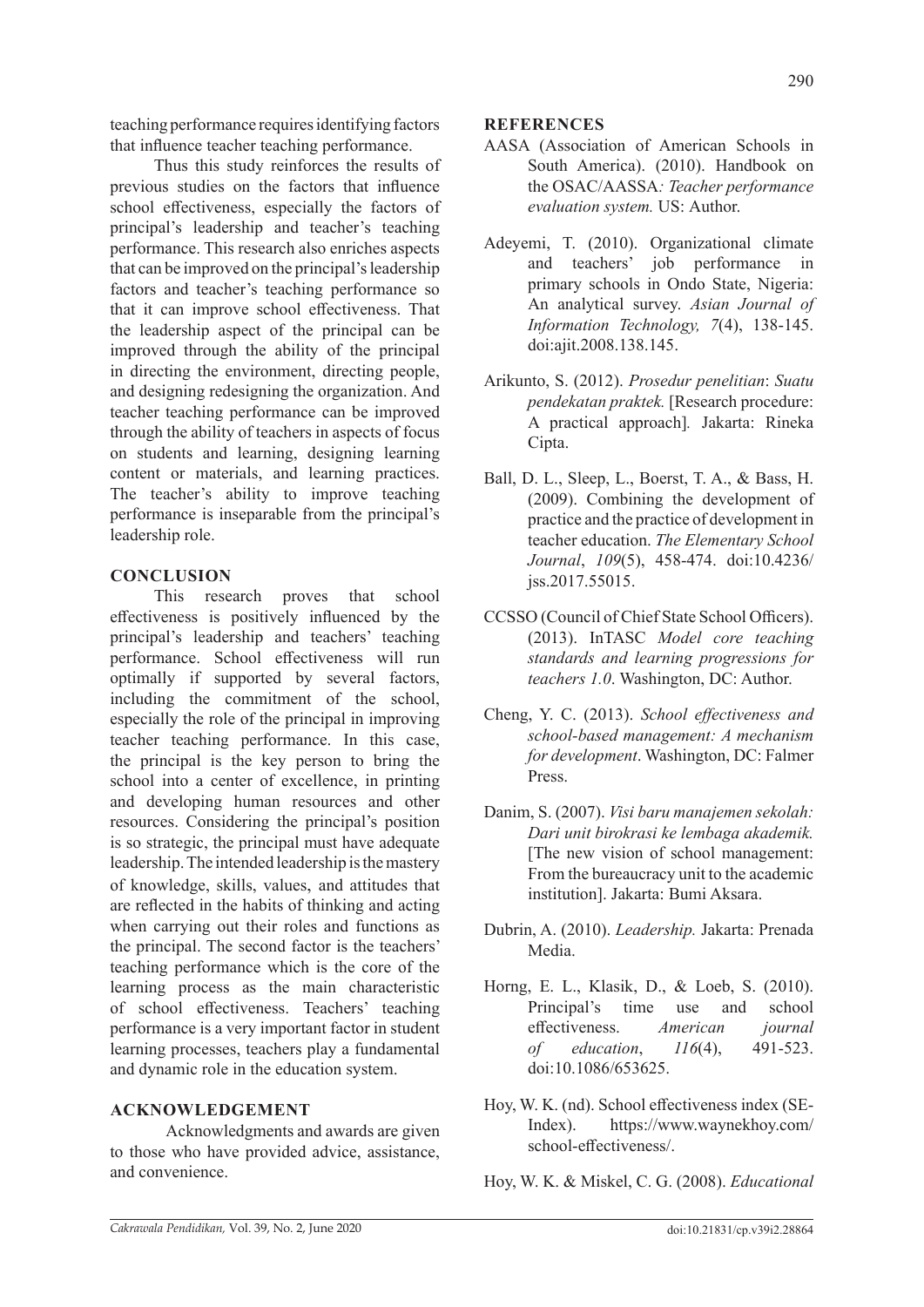*administration: Theory, research and practice.* New York, NY: McGraw Hill.

- Huber, S. G., & Muijs, D. (2010). School leadership effectiveness: The growing insight in the importance of school leadership for the quality and development of schools and their pupils. In Huber, S. G. (Ed.). *School leadership-international perspectives*.Dordrecht, Netherlands: Springer, pp. 57-77. doi:10.1007/978-90- 481-3501-1.
- Ladd, H. F., & Walsh, R. P. (2002). Implementing value-added measures of school effectiveness: Getting the incentives right. *Economics of Education review*, *21*(1), 1-17. doi:10.1016/S0272- 7757(00)00039-X.
- Leithwood, K., Jantzi, D., & Steinbach, R. (1999). *Changing leadership for changing times.* Buckingham: Open University Press.
- Leithwood, K., & Jantzi, D. (2005). A Review of Transformational School Leadership Research 1996–2005. Leadership and Policy in Schools, 4(3), 177–199. doi. org/10.1080/15700760500244769
- Leithwood, K., Harris, A., & Hopkins, D. (2008). Seven strong claims about successful school leadership. *School leadership and management*, *28*(1), 27- 42. doi:10.1080/13632430701800060.
- Lezotte, L. W., & Snyder, K. M. (2011). *What effective schools do: Re-envisioning the correlates*. Bloomington, Indiana: Solution Tree Press.
- Lunenburg, F. C. (2010). The principal as instructional leader. *National forum of educational and supervision journal,27*(4), 1-7. https://schoolturnaroundsupport.org/.
- Mulyasa. (2002). *Manajemen Berbasis Sekolah.* [School Based Management]. Bandung: PT Remaja Rosdakarya
- Northouse, P. G. (2018). *Leadership: Theory and practice*. Los Angeles: Sage publications.

Robinson, V. M., Lloyd, C. A., & Rowe, K. J.

(2008). The impact of leadership on student outcomes: An analysis of the differential effects of leadership types. *Educational administration quarterly*, *44*(5), 635-674. doi:10.1177/0013161X08321509*.*

- Selamat, N., Samsu, N. Z., & Kamalu, N. S. M. (2013). The impact of organizational climate on teachers' job performance. *Educational Research, 2*(1)*,* 1-12. *doi:10.5838/erej.2013.21.06*.
- Shen, J., Leslie, J. M., Spybrook, J. K., & Ma, X. . (2012). Are principal background and school processes related to teacher job satisfaction? A multilevel study using schools and staffing survey 2003-2004. *American Educational Research Journal, 49*(2), 200-230. doi:10.3102/0002831211419949.
- Soetopo, H. (2010). *Perilaku organisasi.* [Organizational Behavior]. Jakarta: PT Remaja Rosdakarya.
- Spencer, M. L., & Spencer, M. S. (1993). *Competence at work: Models for superior performance.* New York, NY: John Wiley & Son, Inc.
- Steers, R. (1985). *Organizational effectiveness.* New York, NY: McGraw Hill.
- Stupak, R. J. (2008). Symposium on the future of public administration: Assumptions, processes, and projections part I. *International Journal of Organization Theory & Behavior*, *11*(3), 316-325. https://www.emerald.com/.
- TDT (Teacher Development Trust). (2015). *Developing great teaching: Lessons from the international reviews into effective professional development*. London: Author.
- Teddlie, C., Stringfield, S., & Reynolds, D. (2002). Context issues within school effectiveness research. In C. Teddlie & D. Reynolds (Ed.). *The international handbook of school effectiveness research*. New York, NY: Routledge, pp. 174-200.

Teddlie, C. & Stringfield, S. (2007). A history